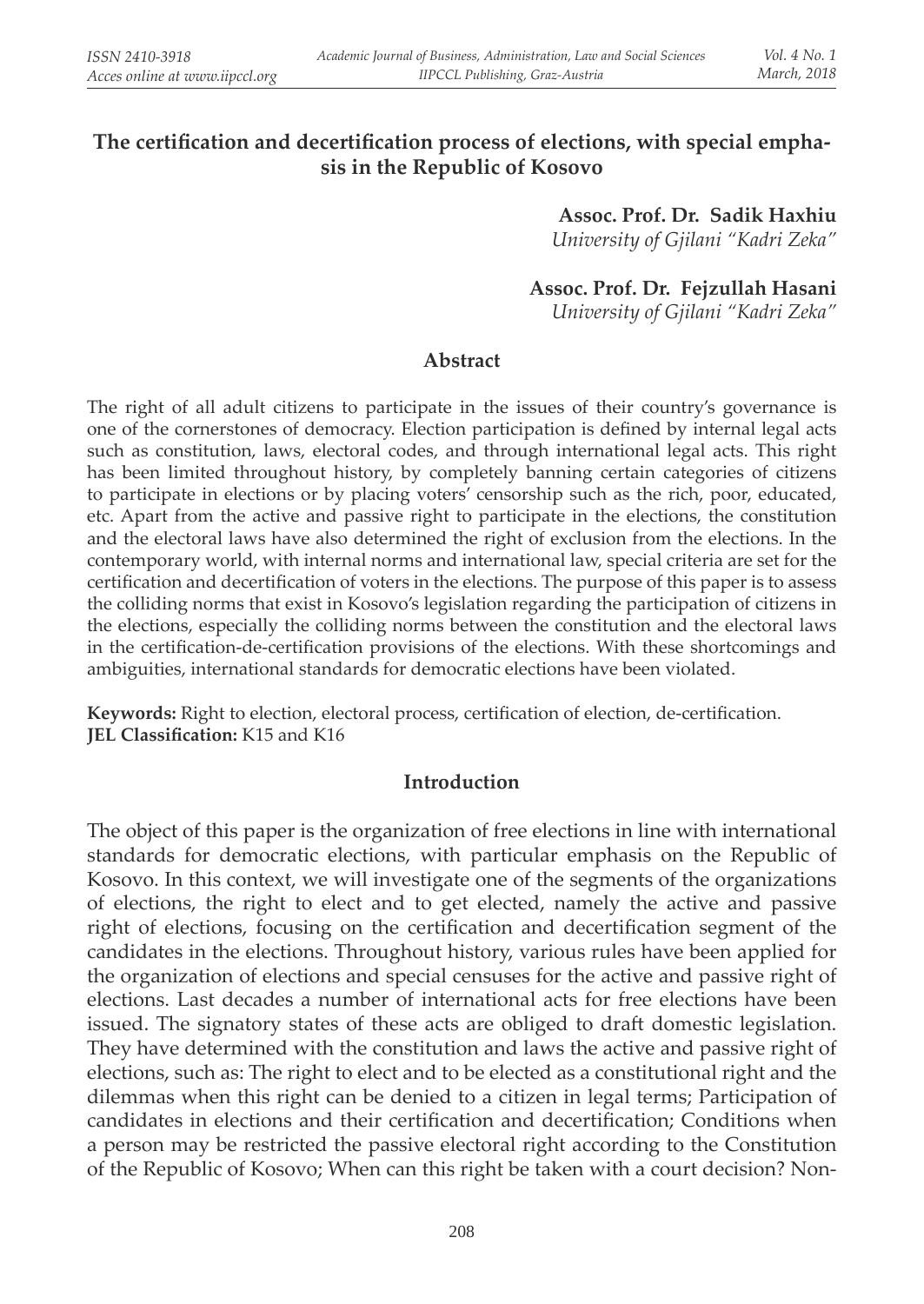certification and de-certification under the Law on General Elections in Kosovo; Incidental control. The consequences that such norms have produced (conflicting with the constitution and international standards) in October 2017 election process for mayors of the municipalities of the Republic of Kosovo; Decision of the Election Complaint and Appeal Panel (ECAP), as well as the decision of the Supreme Court of Kosovo.

#### **I. Methodology**

For the compilation of this paper we will use scientific methods such as: normative, empirical and comparative methods. Based on these methods we will achieve concrete results. Certification and decertification of candidates in elections are mainly governed by international legal acts. However, each country regulates this issue specifically with domestic legal acts. Through the normative approach, the legal status of election participants is regulated, passive right to elections, or the right of candidates to be elected. By making comparisons between the constitution and the election laws in some Southeast European states, we find common and distinct points regarding the active and passive right of elections. These standards are also defined by the Constitution of the Republic of Kosovo and its elections. To be successful during the election process, especially during the certification and decoding process, we will apply the empirical method. Through this method, we will assess how the problems of certification and declarations of candidates during the elections are presented and resolved in concrete terms. In Kosovo, we have a collision norm between the Constitution and the Law on General Elections, the provisions that sanction the certification and decertification of the candidates in the elections. It is therefore urgent that these legal provisions be aligned with the constitution, because they are severely damaging the authority of the candidates in the elections, violating international human rights law.

# **II. Elections and international legal acts for the election process**

So voting means being active in public life and controlling representative bodies while exercising their mandate; abstaining from voting means agreeing with any option for government [1]. The ideal of democracy and the right of everyone to participate in his country's governance are clearly stated in the Universal Declaration of Human Rights of 1948[2]. The application of this right was also limited until recently in the Western European democracies [3]. Since 1990, there has been a significant increase in the adoption of election acts: at national, regional, and global levels, harmonizing with standards for democratic elections [4]. The Copenhagen Document represented the most detailed drafting of the international standards for democratic elections at that time and is the first case in which states have provided specific international commitments regarding the proper electoral process, particularly certification and decertification of election candidates. While the European Commission for Democracy through Law, or the Venice Commission, has sanctioned the five basic principles of European electoral legacy, which are: general, equal, free, secretive and direct voting within which principles, certification and decertification of elections is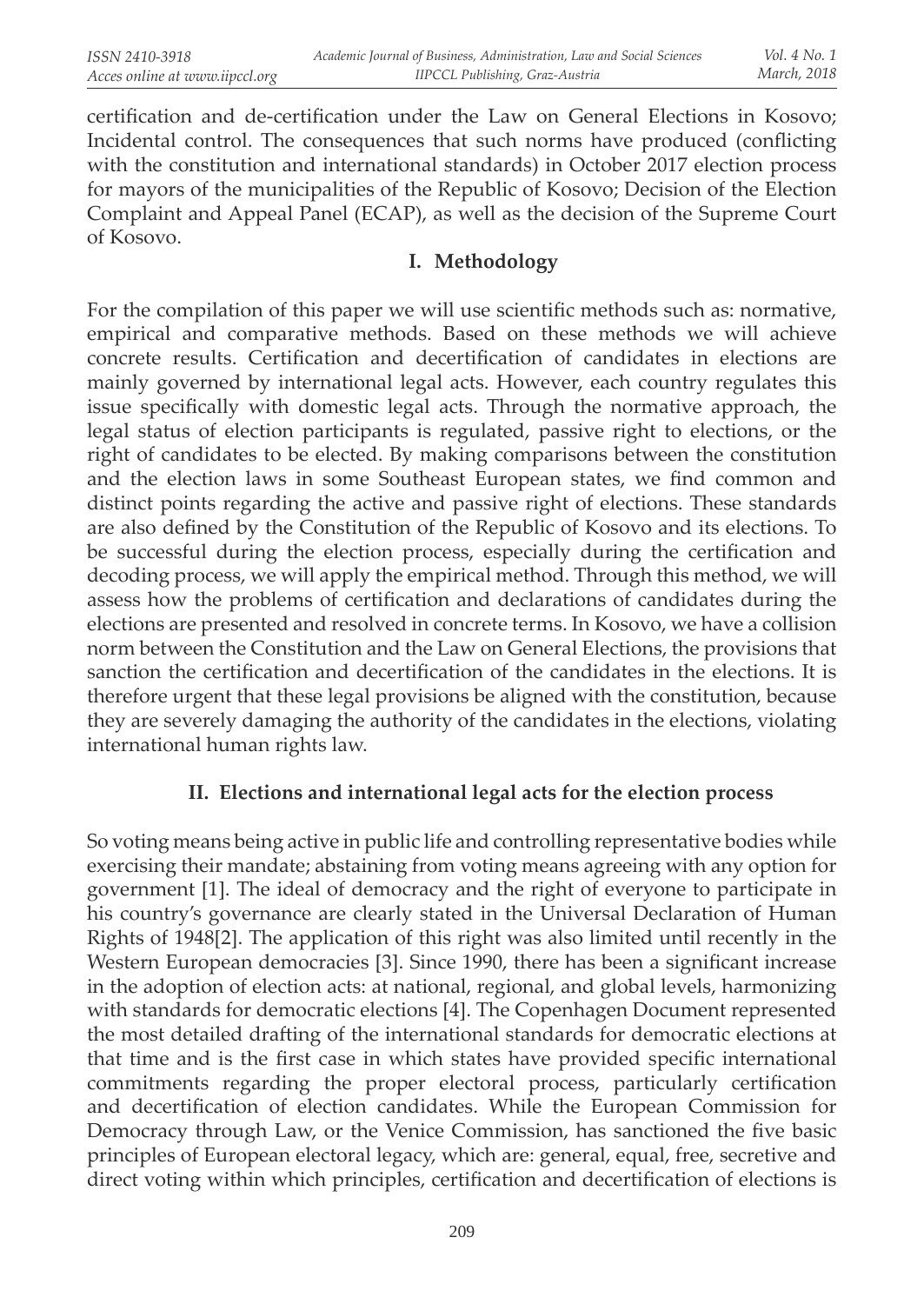foreseen [5]. International Law sets specific objectives regarding the holding of free and fair elections and formulates a variety of obligations related to them. Primarily, the obligation of courtesy leaves the states to decide by law and other legal acts on how best to achieve the objectives in their particular historical, political and cultural context. Through these principles and international acts, the codification of international law for fair and correct elections is gradually being drafted, as well as specific criteria for punishing those who violate electoral codes such as certification of elections. Only by supplementing electoral legislation and by respecting that legislation, the selection of representative bodies will be done in conformity with the will of the people.

## **III. The right to elect and to be elected as constitutional right and dilemmas when this right can be denied to a citizen a legal perspective**

In principle there is an active and passive election right: active electoral right (right to vote) and passive electoral right (right to be elected). The right to elect and to be elected may be subject to a number of conditions, where the most common are those related to age and citizenship. Active and passive electoral rights can be limited by domestic and international legal acts. Limitation of this right can be made for two reasons: legal incapacity or sentenced for a serious criminal offense [6]. In principle, each state with constitutions and other legal acts determines who has the right to participate actively and passively in elections and to whom this right is denied. In Kosovo, any citizen who has reached eighteen years of age, even on Election Day, has the right to elect and to be elected, except when this right is limited by a court decision [7]. With the constitution of Albania, the right to elect and to be elected is governed as follows: "Any citizen who has reached the age of eighteen, even on Election Day, has the right to elect and to be elected". They are exempt from the right of elect, the citizen who by a final court decision is declared to be mentally incapacitated  $[8]$ . The Republic of Macedonia has regulated the right to participate in the elections with the Article 22, which states: "Every citizen who has reached the age of 18 acquires the electoral right [9]. Electoral right is inseparable, inclusive and directly carried out in free elections by secret ballot. Persons who have been granted the ability to act do not have electoral right [10]. From these comparisons it turns out that none of these constitutions foresees the possibility of limiting electoral law by a judicial decision, which is completely logical and reasonable, because each constitution and that of Kosovo prescribe a constitutional norm, which says that fundamental freedoms and rights can be restricted by law.

## **IV.** Certification and de-certification of candidates for participating in their **elections**

# *a. Conditions when a person may be restricted the passive electoral right under the Constitution of the Republic of Kosovo*

The expression in Article 45 of the Constitution of Kosovo that the right to elect and to be elected can only be taken by a court decision has created barriers and does not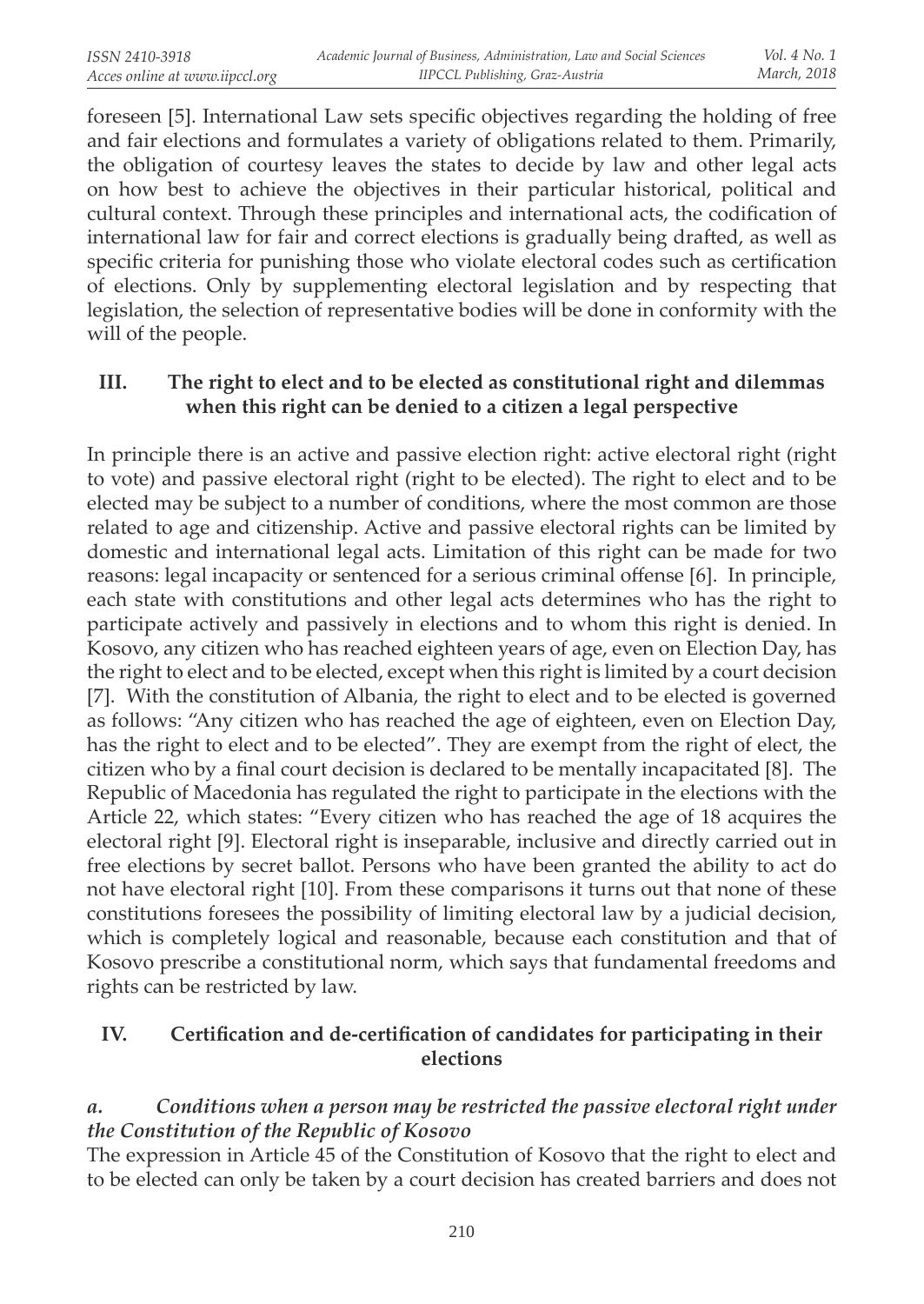allow full de-criminalization in Kosovo politics for the fact that in such circumstances, if we respect the constitution, one may be denied the right to elect (passive electoral right) only if such a right is limited by a court decision. Consequently, according to the constitution, no one can acquire the right to passive elections if such a right is not limited by a judicial decision [11].

# *b. When can this right be taken by a judicial decision*

According to Article 63 of the Criminal Code of Kosovo (CPC), the court shall deprive a perpetrator of the right to be elected for one (1) to four (4) years, if such person, with the intent of becoming elected, commits a criminal offence against voting rights or any other criminal offence for which a punishment of at least two (2) years imprisonment is provided [12].

## *c.* Non-certification and de-certification according to the Law on General *Election in Kosovo*

Law on General Elections in Kosovo provides: a candidate cannot be certified, will not be certified, and respectively will be de-certified also if this right has been taken through a judicial decision (Article *29, para.1. Lett er p*) and found guilty of a criminal offence by a final court decision in the past three (3) years (LGEK, 2008). If we make the comparison between the Constitution and the LGEK, it turns out that despite the constitution, the law has extended the range of circumstances to prevent a candidate from participating in the elections even when there is no judicial decision and that this right has been limited to, as foreseen by Article 45 of the Constitution of Kosovo [13].

In such colliding situations, between the constitution and the law, law enforcement institutions have two paths available:

a. The constitutional one (which unfortunately, as it is built, sacrificing the ethical-moral criterion), to enable the race to any person to whom such a right was not limited by a court decision.

b. And the legal one that fulfills the ethical and moral criterion, the decriminalization of the Kosovar political scene, but it is against the constitution, for the non certification or the de-certification of all those who have been found guilty of punishable verdicts. It would be unreasonable for a person who has been convicted to effective prison sentences, for example for robbery or other forms of abuse of official duty and the right to be elected by court decision is not restricted to participate in the elections [14].

*d.* Sentence with fine can not produce legal consequences for the perpetrator Article 29. paragraph 1. Letter q. of the Law on General Elections is in contradiction with international standards for democratic elections, but also with the Criminal Code of Kosovo, with Article 100 which stipulates that: "Legal consequences of the punishment cannot be created where a fine, suspended sentence or judicial admonition is imposed on the perpetrator or when the perpetrator is exempt from punishment." From this, it clearly turns out that despite the fact that article 29, para. 1. Letter of the aforementioned law has used the generous phrase "is found guilty by a final judgment", no exception, no one can be taken the right to elect, whether punished with a fine or with any of the punishments under Article 100, paragraph 2.of the Criminal Code of Kosovo. Drafters of laws, when drafting them, should have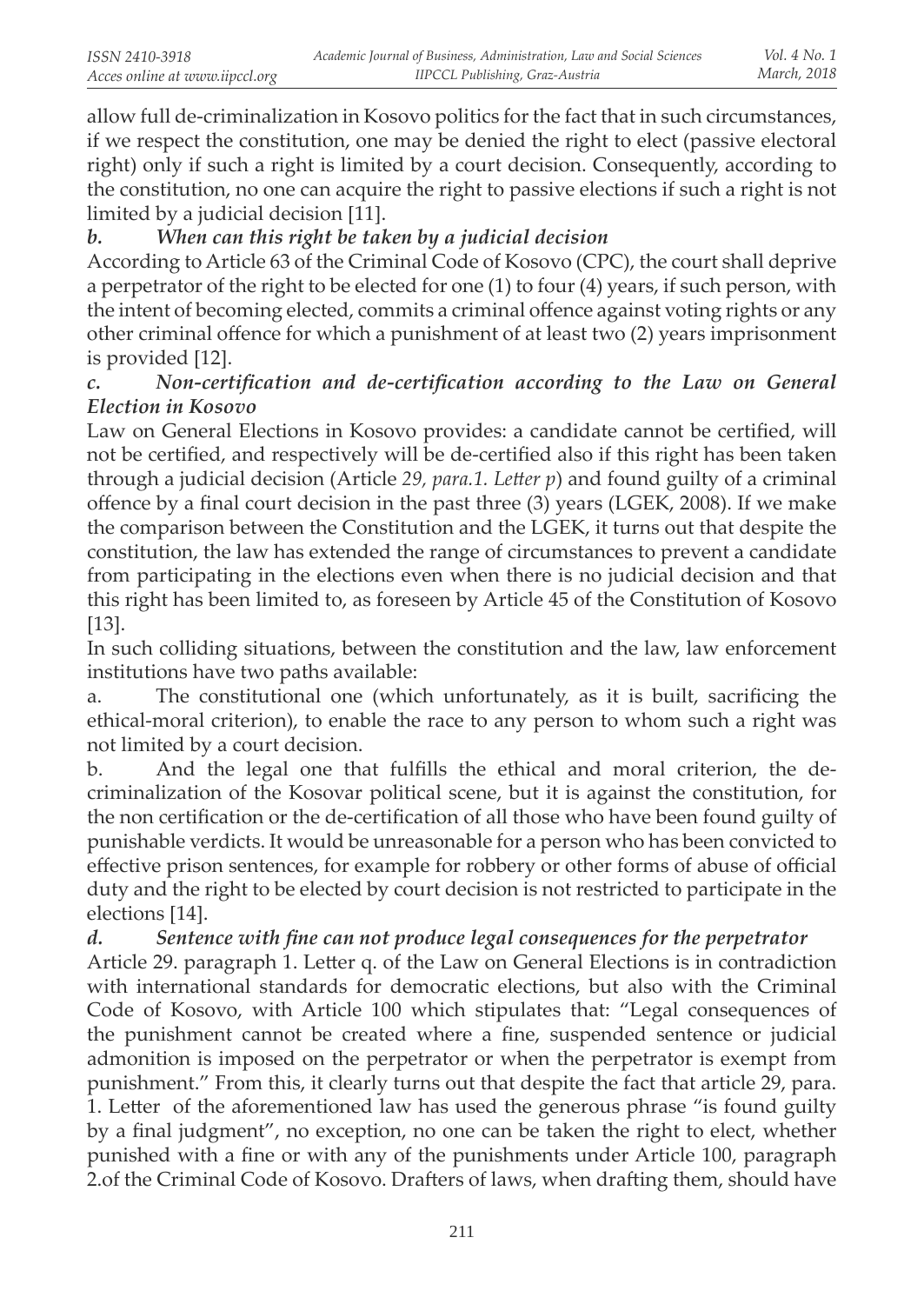had the Constitution as a referral point, and in this case, before constructing this norm had to consult the constitution, chapter of human rights and freedoms, then the Criminal Code of Kosovo, which regulates the issue of additional penalties.

## **V.** The consequences that have produced such norms (conflicting with the **constitution and international standards) in the October 2017 election process for mayors of the municipalities of the Republic of Kosovo**

The Candidate from the Political Entity "Initiative for Kosovo", IK, has submitted its candidacy for mayor of IK to the Central Election Commission (CEC) for the local elections in the eighth month held on 22 October 2017. The CEC, initially certified it for this contest, meanwhile the CEC, with its decision no. 16223/2017 dated 12.09.2017, has done the de certification of this candidate from the Local Election Process, held on October 22, 2017, referring to Article 29, for the fact that this candidate was found guilty of a criminal offense and was sentenced by a fine (decision CEC no. 16223, dated 12.09.2017).

*a. Decision of the Election Complaints and Appeals Panel, (ECAP)*

The Election Complaints and Appeals Panel, with the decision A.nr.18 / 2017, dated 15.09.2017, rejected as ungrounded the complaint of NN, from the political entity 'Nisma për Kosovë', the candidate for Mayor of Prizren, fi led against the CEC Decision. The candidate NN from the Political Entity 'Initiative for Kosovo' filed a complaint with the Supreme Court, which disputes the legality of the decision mentioned [15]. *b. Decision of the Supreme Court*

The Supreme Court, by Judgment AA.no.16/2017 dated 19.09.2017, approved the appeal, annulled the two decisions: that of the CEC and the ECAP, with reasoning that the applicant, respectively the complainant by a court decision was not taken the right to elect and to be elected as foreseen by Article 45 of the Constitution of Kosovo, as the highest legal act, despite that the Law on General Elections foresees such a possibility, and in this case the Supreme Court rightly did not use the incidental control [16]. Although, this Supreme Court decision was only about the complainant, that is, it was the individual decision, we consider that the CEC was mistakenly treated as a precedent for other certified candidates who did not appeal the decision for their certification to the Supreme Court and all the candidates were returned to the electoral list, no matter for what offense they were punished through a court decision.

#### *c. Incidental control*

According to the Article 113, para. 8 of the Constitution of the Republic of Kosovo, the courts have the right to refer questions of constitutional compatibility of a law to the Constitutional Court when it is raised in a judicial proceeding and the referring court is uncertain as to the compatibility of the contested law with the Constitution and provided that the referring court's decision on that case depends on the compatibility of the law at issue. In the concrete case, if any of the candidates raised the issue of non-certification or de-certification to the Supreme Court, the Supreme Court should not use the "Incident Control" institute, but must directly enforce the constitution, as there is no dilemma for the discrepancy of the law with the Constitution, while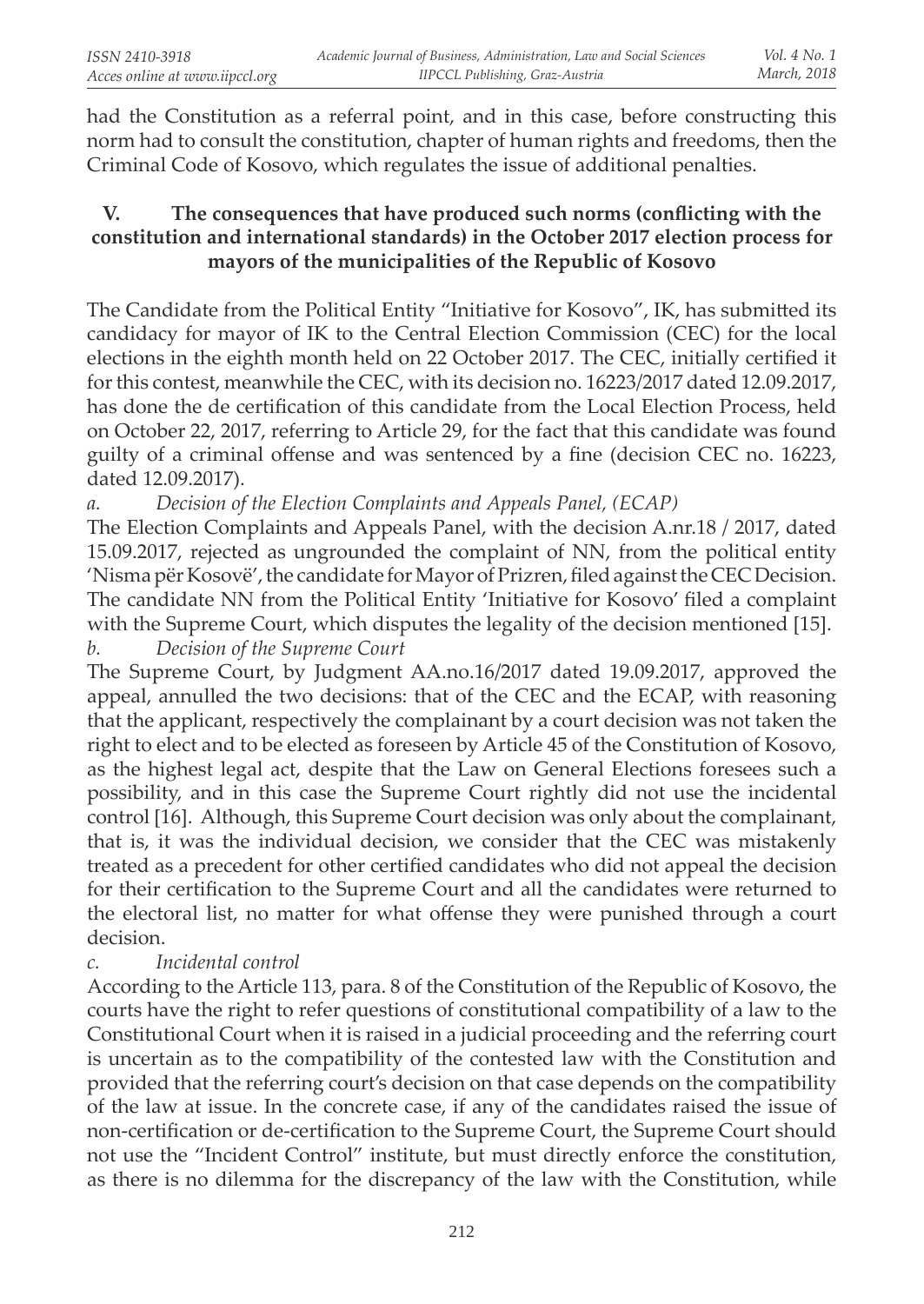incidental control applies when there are doubts about the compliance of any law with the Constitution (it is still not clear whether the law is in compliance with the constitution), whereas in the concrete case the situation is clear and easily understood by anyone.

## **Conclusions and Recommendations**

#### **How to get out of this absurd situation created by Article 45 of the Constitution of the Republic of Kosovo**

When the country's law is in contradiction with the Constitution and human rights and freedoms, the law enforcers (also the court) has no alternative but to apply the Constitution, regardless of the implications of such a decision on the image of the state, based on the fact that we are dealing with the highest legal act of a state. This act has its primacy in relation to domestic legislation although we are aware that this constitutional wording is not in favor of de-criminalizing Kosovo's politics. The alternative for the enforcement of the law enforcement is in favor of de-criminalizing Kosovo's politics, but it is not constitutional.

After finding the collision between the Kosovo Constitution and the Law on General Elections in Kosovo, we make the following recommendations:

- Article 45 of the Constitution of Kosovo should be changed urgently, and the phrase "only if this right is limited by a court decision" to be deleted.
- The question of the possibility of eventual limitation of this right should be regulated by law, but always based on international instruments.
- Also, the Law on General Elections has to be supplemented because it contains absurd provisions, especially when someone has been found guilty of a criminal offense committed by negligence (e.g., against public safety, only with material damage) and is sentenced to fine, conditional sentence, or even when released from punishment, is denied the right to participate in election.
- This can damage the candidates who possess all human, ethical, moral, professional qualities, those who enjoy unquestionable authority in the community.
- Through these constitutional and legal changes in Kosovo, would then the international principles for free elections be respected in accordance with the Copenhagen Document and the Venice Commission.

#### **References**

[1]. Haxhiu, S. (2013). Zgjedhjet, sistemet zgjedhore dhe proceset zgjedhore – aspekti juridik, politik dhe krahasues; Brezi 81, Prishtinë.

[2].The Universal Declaration of Human Rights of the Year 1948; www.unmikonline.org

[3]. Goran Čular, (2005). Izbori i konsolidacija demokracije u Hrvatskoj, FPZS Zagreb.

[4]. Gay S. Goodwin – Gill, (1998), Election and human right, Inter – Parliamentary Union, Geneva.

[5]. Venice Commission (2002). European Commission for Democracy through Law, Code of Good Practice in Electoral Matters, CDL-AD (2002) 23 rev Or. fr. Opinion nr.190/2002 Strasburg, 30 October, 2002).